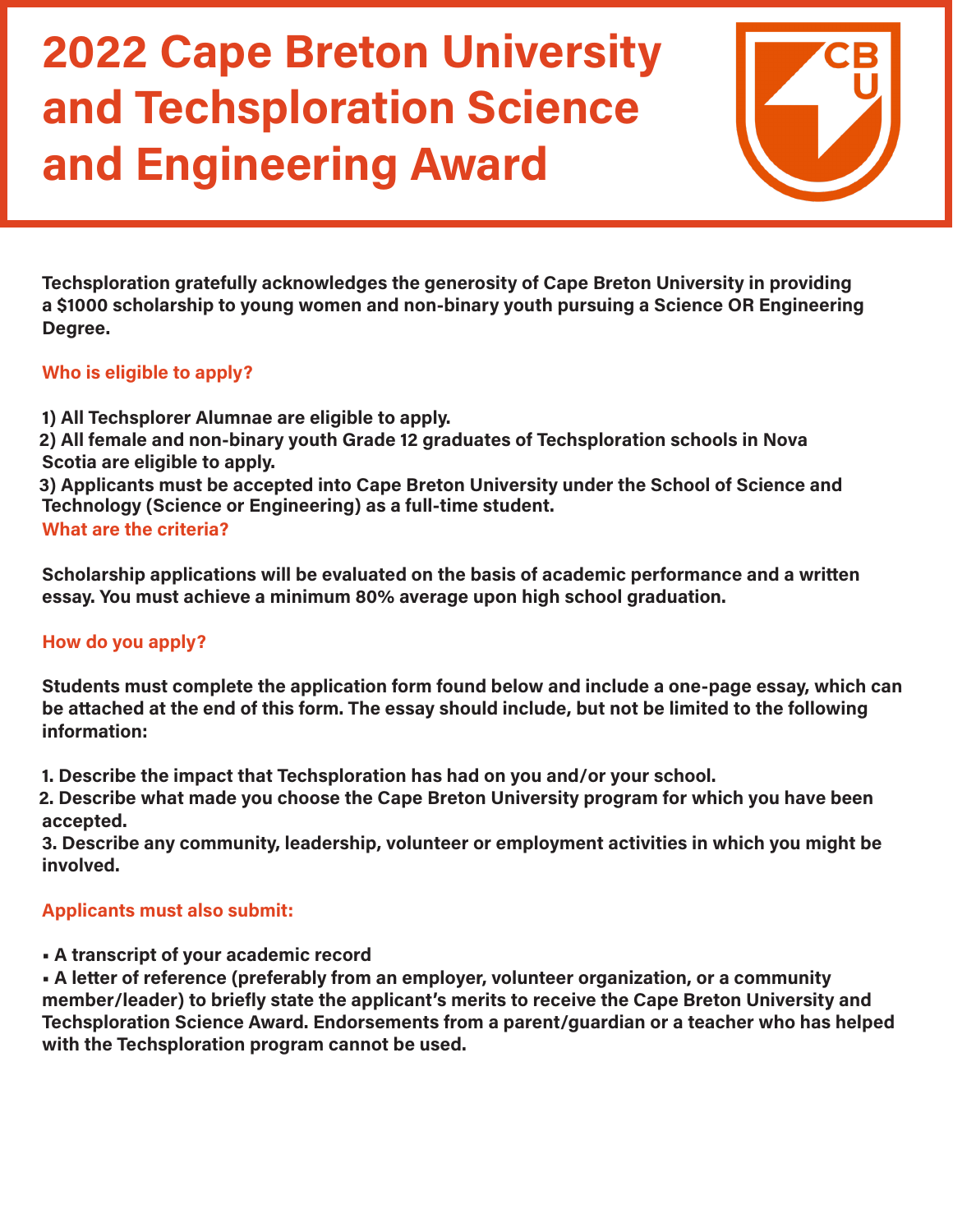

#### **What is the value?**

**The scholarship is valued at \$1000. The award will be applied directly to a student's tuition in two installments each year, the first in September and the second in January.**

**Please visit the Cape Breton University website for other scholarship opportunities: https://www.cbu.ca/indigenous-affairs/unamaki-college/scholarships-bursaries/** 

#### **When is the deadline?**

**Applications must be received by the Scholarship Committee by April 30th, 2022.**

**Incomplete applications will not be considered. Only successful candidates will be notified.**

#### **Contact:**

**Please contact Margaret Davidson at margaret.davidson@techsploration.ca should you have any questions regarding the application process.**

**Note: This award is not transferable.**

**Applications can also be mailed to:**

**Techsploration Unit 5A-800A Windmill Rd. Dartmouth, Nova Scotia B3B 1L1**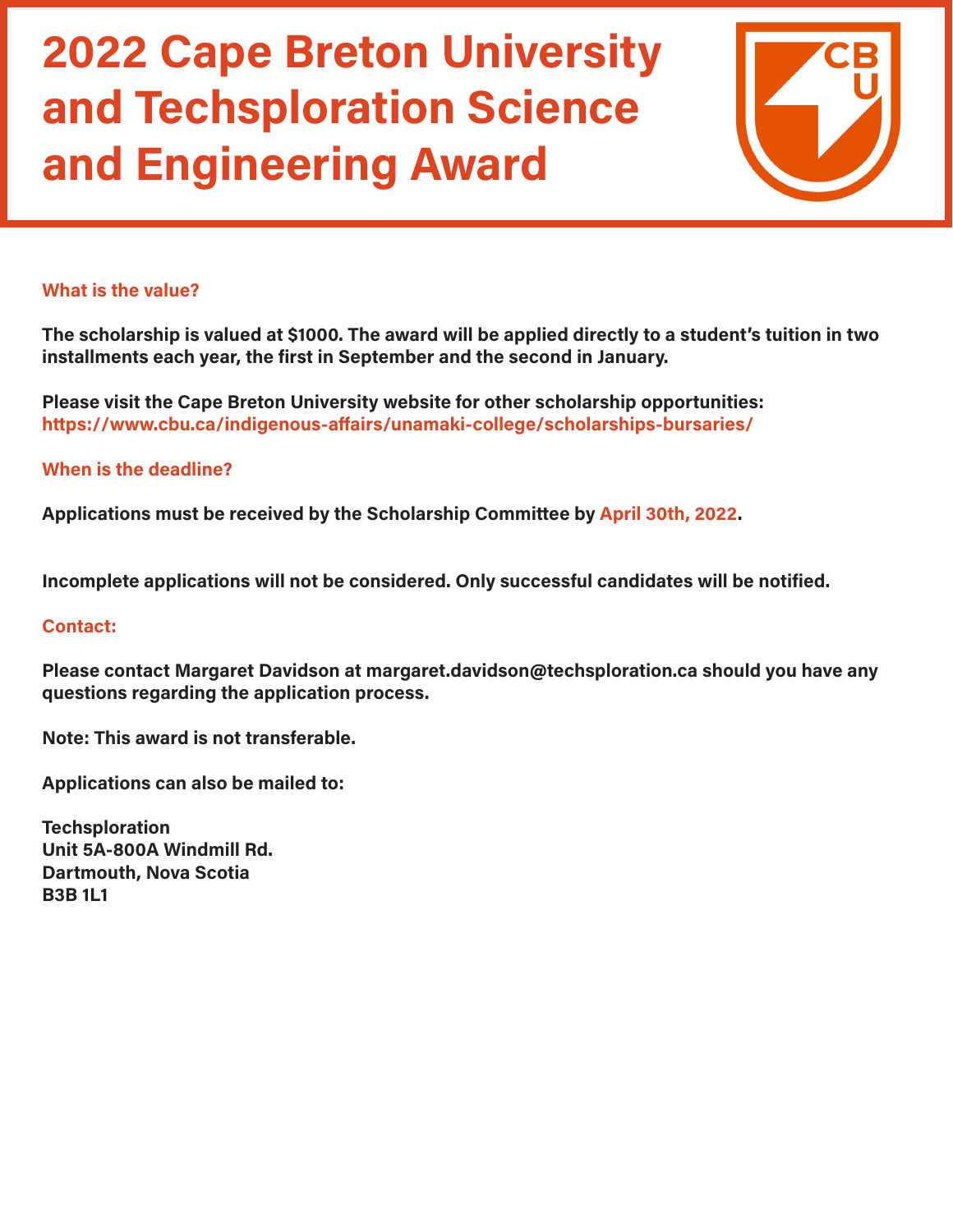

- **1. Name in full: (first, middle & last)**
- **2. Address**

**3. Phone**

**4. Email (personal, NOT school)**

**5. Date of Birth (MM / DD / YYYY)**

**6. Name of Techsploration School Attended**